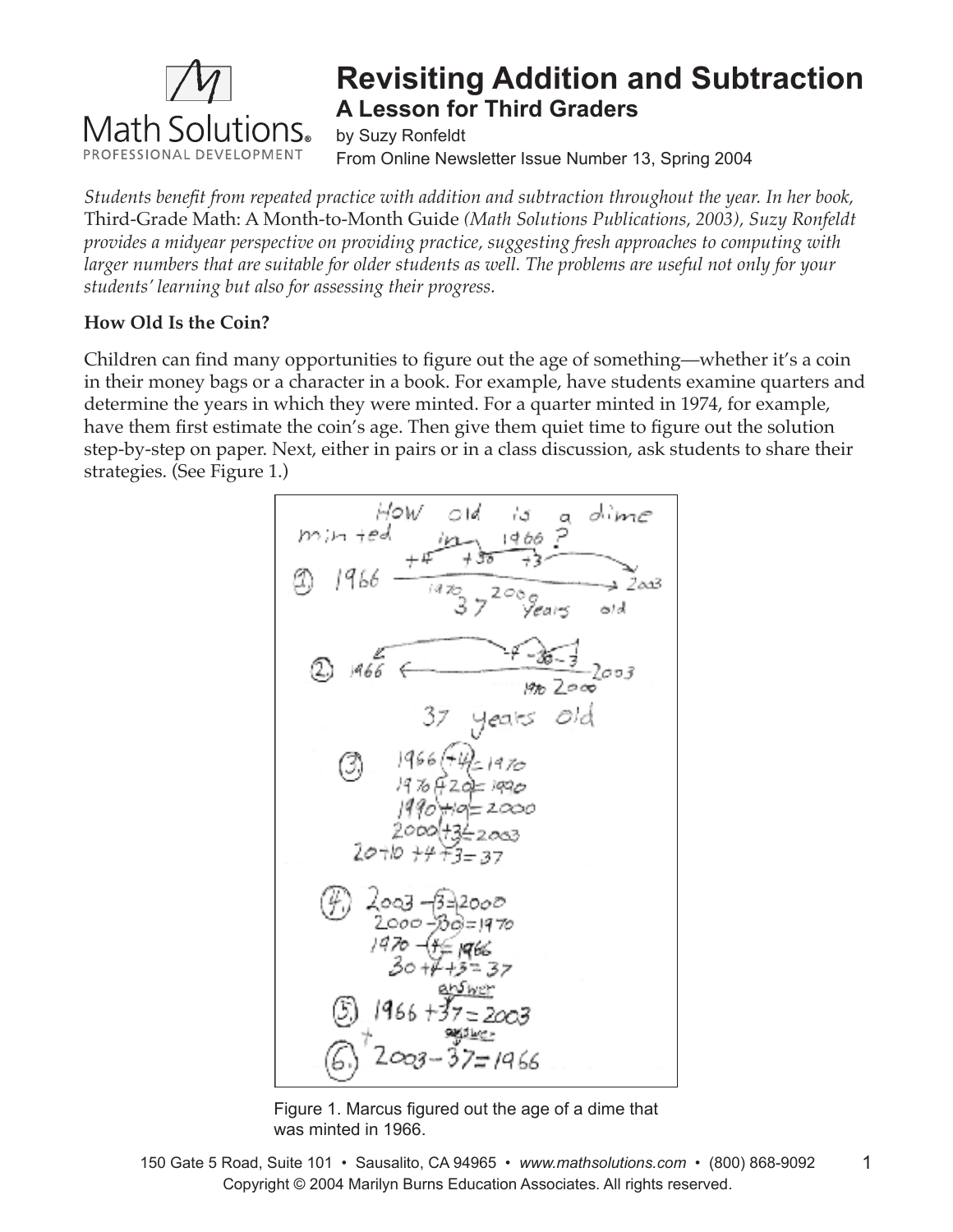#### **Homework Extensions**

- Children find three different coins and record the name and value of each coin and its mint date. Then they figure out the age of the coin today and explain their reasoning.
- Students look for the oldest U.S. coin they can find. They then figure out the age of the coin, showing their work and explaining their reasoning.

#### **How Old Is the Character?**

When you and the children read books together, you'll find many opportunities to figure out how old a character might be. For example, in the book *Ramona the Pest,* by Beverly Cleary (New York: William Morrow), Ramona is in kindergarten, which makes her about five years old. According to the copyright date, the book was written in 1968. How old would Ramona be today? (See Figure 2.)



Figure 2. Nan calculated Ramona the Pest's age in 2001.

## **How Long Ago?**

Checking the copyright dates of books you read in the classroom provides plenty of opportunities to ask "How long ago?" questions. For instance, *Caps for Sale,* by Esphyr Slobodkina (New York: W.R. Scott), was written in 1940. Ask your students to figure out how long ago 1940 was. (See Figure 3.)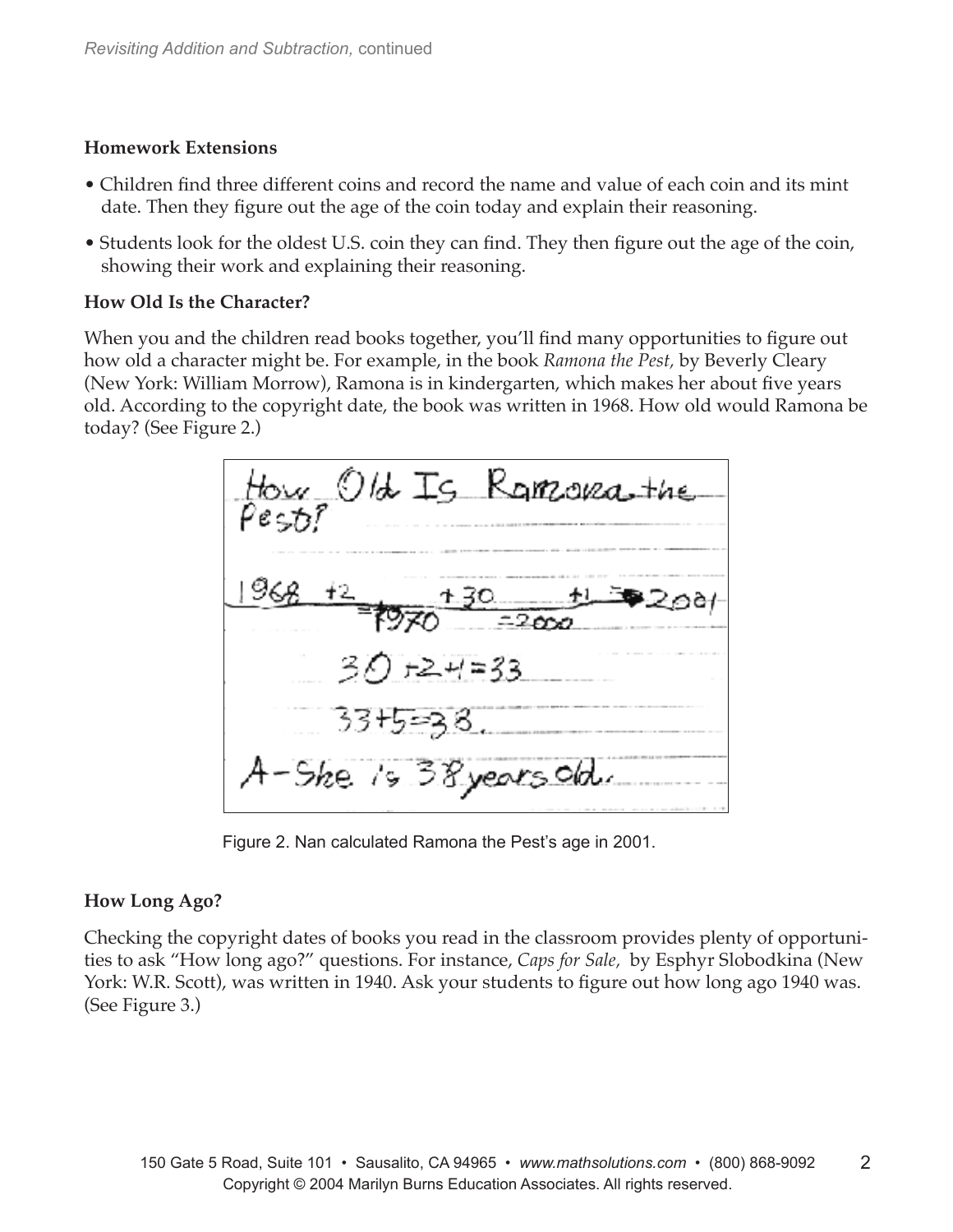

Figure 3. Ki hyun calculated that in 2003, the year 1940 was 63 years ago.

Also, in my class, I meet individually with four children each day to discuss the books they are reading as part of their weekly homework. When you have one-on-one book conferences with students, along with discussing their reading, ask how long ago their books were published.

## **School Days Problems**

Here are three school days problems for your students to solve:

- *1. How many school days are there in a school year? (Make calendars available for students to solve this problem.)*
- *2. How many days has school been in session this year so far?*
- *3. How many school days are left in the school year?*

## **Calendar Days So Far**

At the bottom of CNN's television picture, the scrolling words often include information on the number of days in the calendar year so far. You can use this information from time to time to pose problems for your students. For example:

- *1. What day of the year is today?*
- *2. December 31 is the 365th day (or 366th day in leap years). How many days are left until the end of the year?*